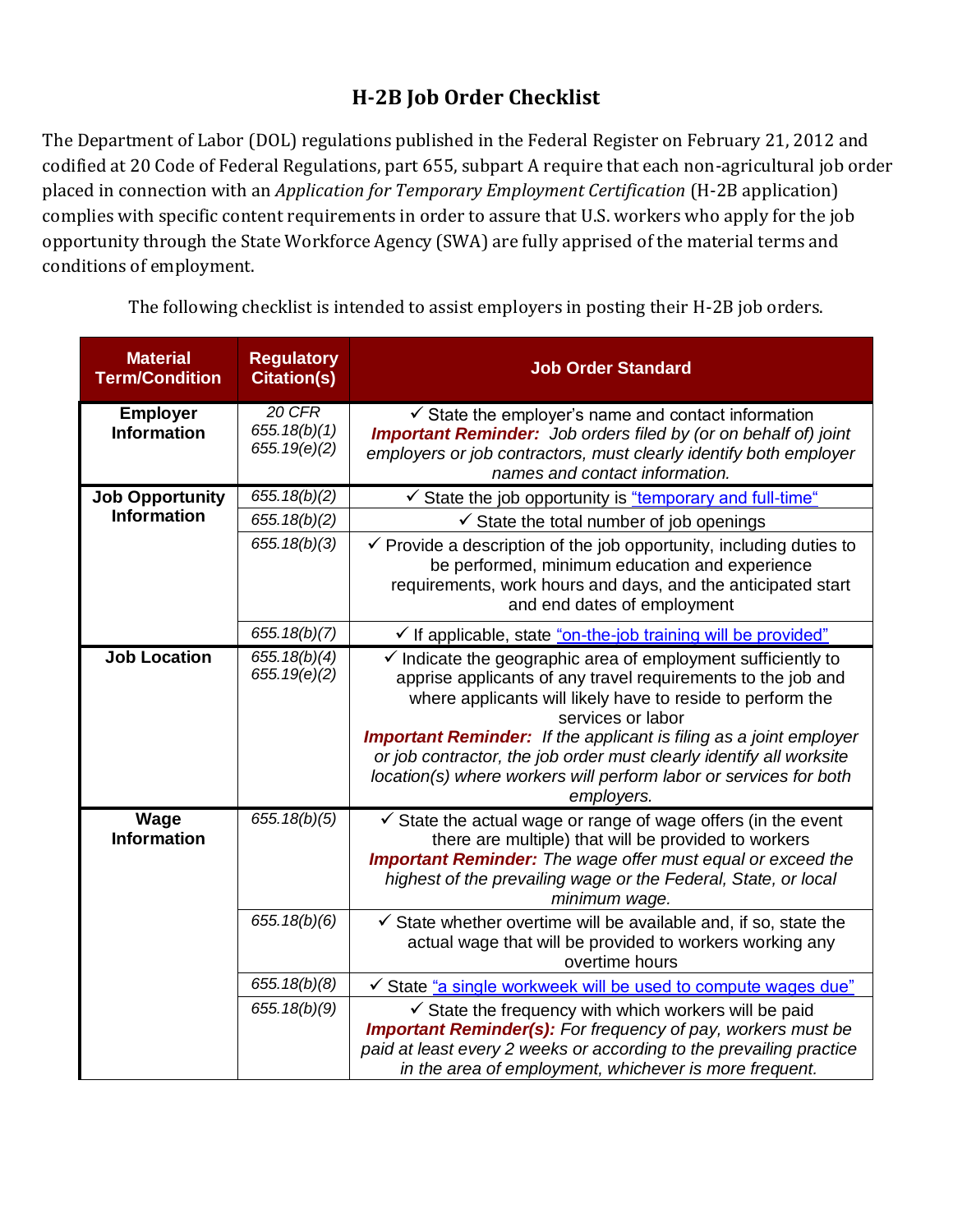| <b>Material</b><br><b>Term/Condition</b>                                     | <b>Regulatory</b><br><b>Citation(s)</b> | <b>Job Order Standard</b>                                                                                                                                                                                                                                                                                                                                                                                                                                                                                                                                                                                                                                                                                                                                                                       |
|------------------------------------------------------------------------------|-----------------------------------------|-------------------------------------------------------------------------------------------------------------------------------------------------------------------------------------------------------------------------------------------------------------------------------------------------------------------------------------------------------------------------------------------------------------------------------------------------------------------------------------------------------------------------------------------------------------------------------------------------------------------------------------------------------------------------------------------------------------------------------------------------------------------------------------------------|
|                                                                              | 655.18(b)(11)                           | $\checkmark$ State "all deductions from the worker's paycheck required by<br>law will be made"<br>$\checkmark$ The job order includes information disclosing any elective<br>deductions<br>$\checkmark$ Disclose all other deductions not required by law the employer<br>intends to make<br><b>Important Reminder:</b> Elective deductions related to the provision<br>of board, lodging or facilities must be reasonable and based on the<br>fair value of such benefits.                                                                                                                                                                                                                                                                                                                     |
| <b>Employer</b><br><b>Provided Items</b>                                     | 655.18(b)(16)                           | Grate "the employer will provide workers at no charge all tools,<br>supplies, and equipment required to perform the job."                                                                                                                                                                                                                                                                                                                                                                                                                                                                                                                                                                                                                                                                       |
| <b>Three-fourths</b><br><b>Guarantee</b><br><b>First Workweek</b>            | 655.18(b)(17)<br>655.18(b)(15)          | The job order includes information disclosing the three-fourths<br>guarantee and includes at least the following language:<br>$\checkmark$ If the employer's anticipated period of employment will last 120<br>days or more, state the following:<br>"The employer guarantees to offer work for hours equal to at<br>least three-fourths of the workdays in each 12-week period of<br>the total employment period."<br>0R<br>$\checkmark$ If the employer's anticipated period of employment will last less<br>than 120 days, state the following:<br>"The employer guarantees to offer work for hours equal to at<br>least three-fourths of the workdays in each 6-week period of the<br>total employment period."<br>$\checkmark$ The job order includes information regarding the first week |
| <b>Guarantee</b>                                                             |                                         | reimbursement of certain fees and includes at least the<br>following language: "H-2B workers will be reimbursed in the first<br>workweek for all visa, visa processing, border crossing, and<br>other related fees, including those mandated by the government<br>(excluding passport fees)."                                                                                                                                                                                                                                                                                                                                                                                                                                                                                                   |
| <b>Transportation</b><br>and Subsistence<br><b>Benefits</b>                  | 655.18(b)(12)<br>655.18(b)(13)          | $\checkmark$ The job order includes information disclosing the<br>transportation/subsistence reimbursement guarantee and<br>includes at least the following language:<br>"Transportation (including meals and, to the extent necessary,<br>lodging) to the place of employment will be provided, or its cost<br>to workers reimbursed, if the worker completes half the<br>employment period." "Return transportation will be provided if<br>the worker completes the employment period or is dismissed<br>early by the employer."                                                                                                                                                                                                                                                              |
| <b>Board or</b><br><b>Lodging or</b><br><b>Fringe benefits</b><br>(Optional) | 655.18(b)(10)                           | $\checkmark$ If applicable, the job order discloses the provision and cost of<br>any board, lodging, or other facilities, including fringe benefits or<br>assistance to be provided to the workers in securing such<br>benefits                                                                                                                                                                                                                                                                                                                                                                                                                                                                                                                                                                 |
| <b>Daily</b><br><b>Transportation</b><br>(Optional)                          | 655.18(b)(14)                           | $\checkmark$ If applicable, the job order discloses that daily transportation to<br>and from the worksite(s) will be provided to the workers (e.g.<br>centralized designated daily pick-up places will need to be<br>disclosed, if the employer offers such)                                                                                                                                                                                                                                                                                                                                                                                                                                                                                                                                    |